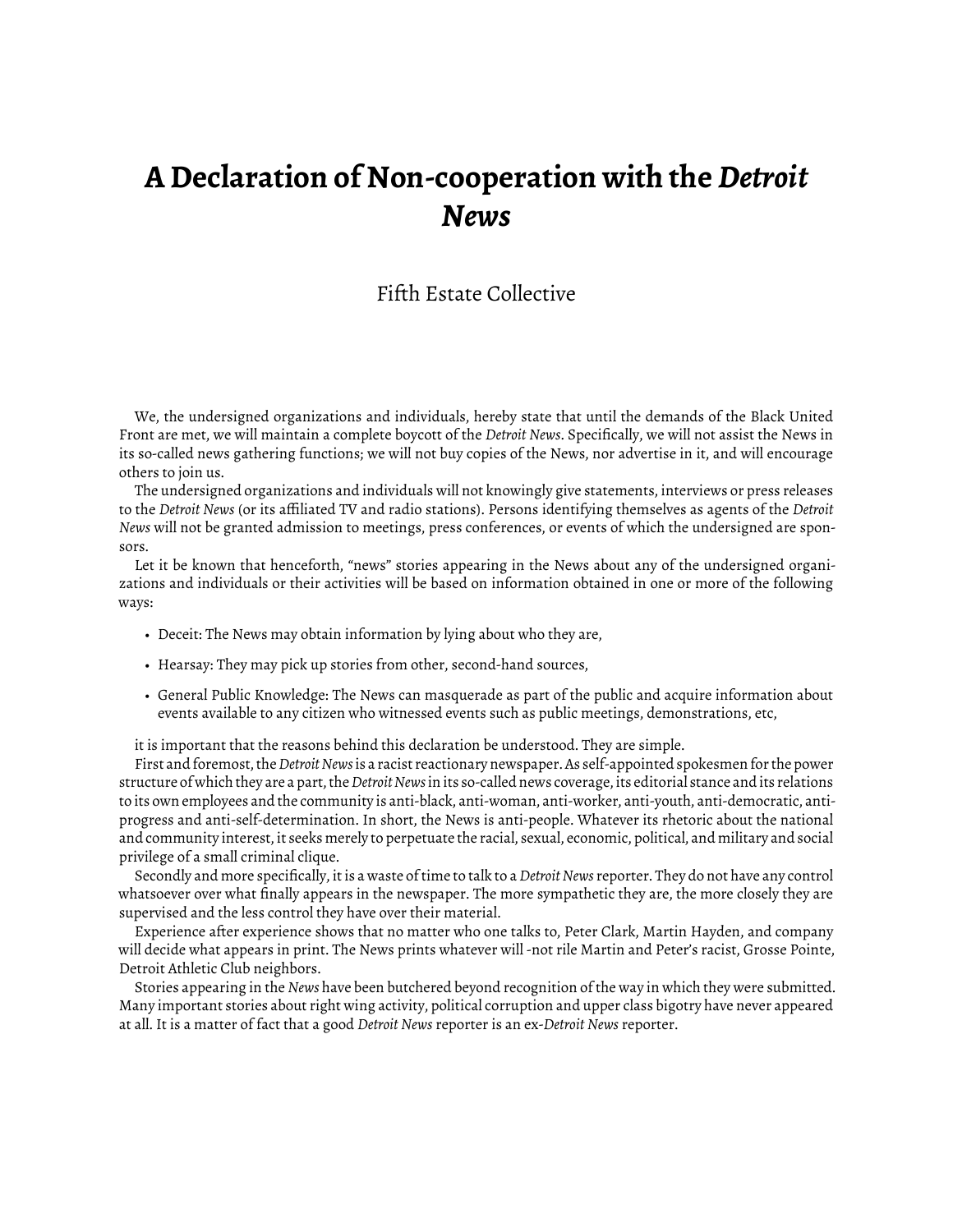In other words, it would be silly and stupid for us to continue to lend the illusion of legitimacy and credibility to the News "coverage" of our efforts to change the existing political economic and social order. The fact that a tiny group of white men, through inherited wealth and power acquire control over the means of communication does not give them the right to foist their opinions on all the people in the guise of "objective truth."

The *Detroit News* cannot by definition speak for the masses of the people. They hate and fear the people as they make clear in five editions every day. Their contempt is shown not only when they print but also when they don't. For thirteen months the News decided that it was better to sacrifice the daily attempt at brain dirtying rather than pay most of its employees a decent wage.

The *Detroit News* is immensely powerful. As yet, we are not. We cannot stop the *Detroit News* from spreading its self-serving drivel to hundreds of citizens each day. We do, however, have the power to withhold our complicity in its racist, reactionary policies. We intend to do so.

Let the public be informed. Any information appearing in the *Detroit News* henceforth should be considered onesided and unreliable. If you read the News you don't know—because they don't know.

I hereby pledge myself and/or my organization and its representatives and spokesmen to the policy and practice of non-cooperation with the *Detroit News* and its affiliated radio stations WWJ and WWJ-FM and to its affiliated television station, WWJ-TV.

Name, Title, Organization

(Clip and mail to: People Against Racism, 109 E. Nine Mile Rd., Ferndale, Mi. 48220. Tel: 399–9191)

Detroit Area People Against Racism

National Organizing Committee

Ad Hoc Action Group, Citizens of Detroit

Youth for Peace, Freedom and Justice

The Fifth Estate

Women's Liberation

Michigan Regional SDS